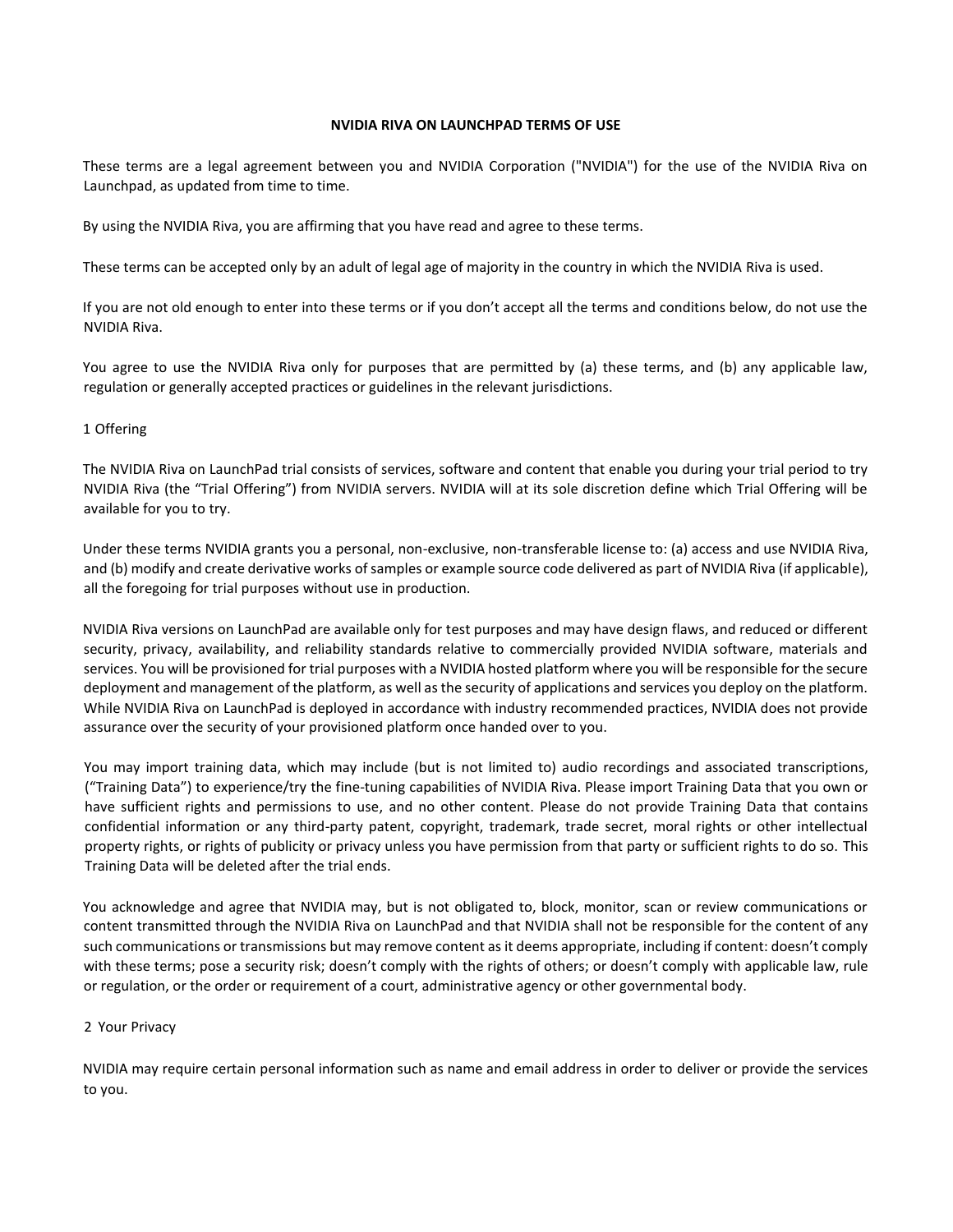You hereby acknowledge that NVIDIA Riva may access and collect usage data such as ASR usage and TTS usage data to improve NVIDIA products and services, and diagnostic data, including crash reports, to provide technical support where requested.

You should review the NVIDIA Privacy Policy, located a[t https://www.nvidia.com/en-us/about-nvidia/privacy-policy/,](https://www.nvidia.com/en-us/about-nvidia/privacy-policy/) which explains NVIDIA's policy for collecting and using data.

# 3 Restrictions

Your use of NVIDIA Riva, including NVIDIA-provided software and materials, is subject to these restrictions:

3.1 You may not use NVIDIA Riva, which includes use of LaunchPad, including its internet connection, for any purpose other than as described in section 1 above.

3.2 You may not copy, sell, rent, sublicense, transfer or distribute or make available to others any portion of NVIDIA Riva.

3.3 You may not use NVIDIA servers for general cloud storage of your data. Further, you are solely responsible for any content that you upload or store, including any personal information relating to an identifiable individual, financial, health or governmental information, or any other information which may be subject to data privacy or data security laws, rules, or regulations.

3.4 You may not reverse engineer, decompile, disassemble, modify, create derivative works or remove copyright or other proprietary notices from any portion of NVIDIA Riva.

3.5 You may not misuse, disrupt or exploit NVIDIA Riva or NVIDIA servers for any unauthorized use, or try to access areas not intended for users, or use NVIDIA servers for any form of excessive automated bulk activity, or to relay any other form of unsolicited advertising or solicitation.

3.6 You may not use NVIDIA Riva to create or distribute to others any defamatory, obscene, pornographic, vulgar, offensive or violent content.

3.7 You shall not use NVIDIA Riva with any system or application where the use or failure of such system or application can reasonably be expected to threaten or result in personal injury, death, or catastrophic loss including, without limitation, use in connection with any avionics, navigation, military, medical, or life support or other life critical application ("Critical Applications"). You acknowledge that NVIDIA does not design, test, manufacture or certify NVIDIA Riva for use in the context of a Critical Application or processing of controlled or sensitive data, including (but not limited to) protected health information, personal data, payment card industry information or sensitive human subject research data such as biometric data, and NVIDIA shall not be liable to you or any third party, in whole or in part, for any claims or damages arising from such use.

3.8 You may not bypass, disable, or circumvent any technical limitation, encryption, security, digital rights management or authentication mechanism in NVIDIA Riva.

4 The NVIDIA Riva General Terms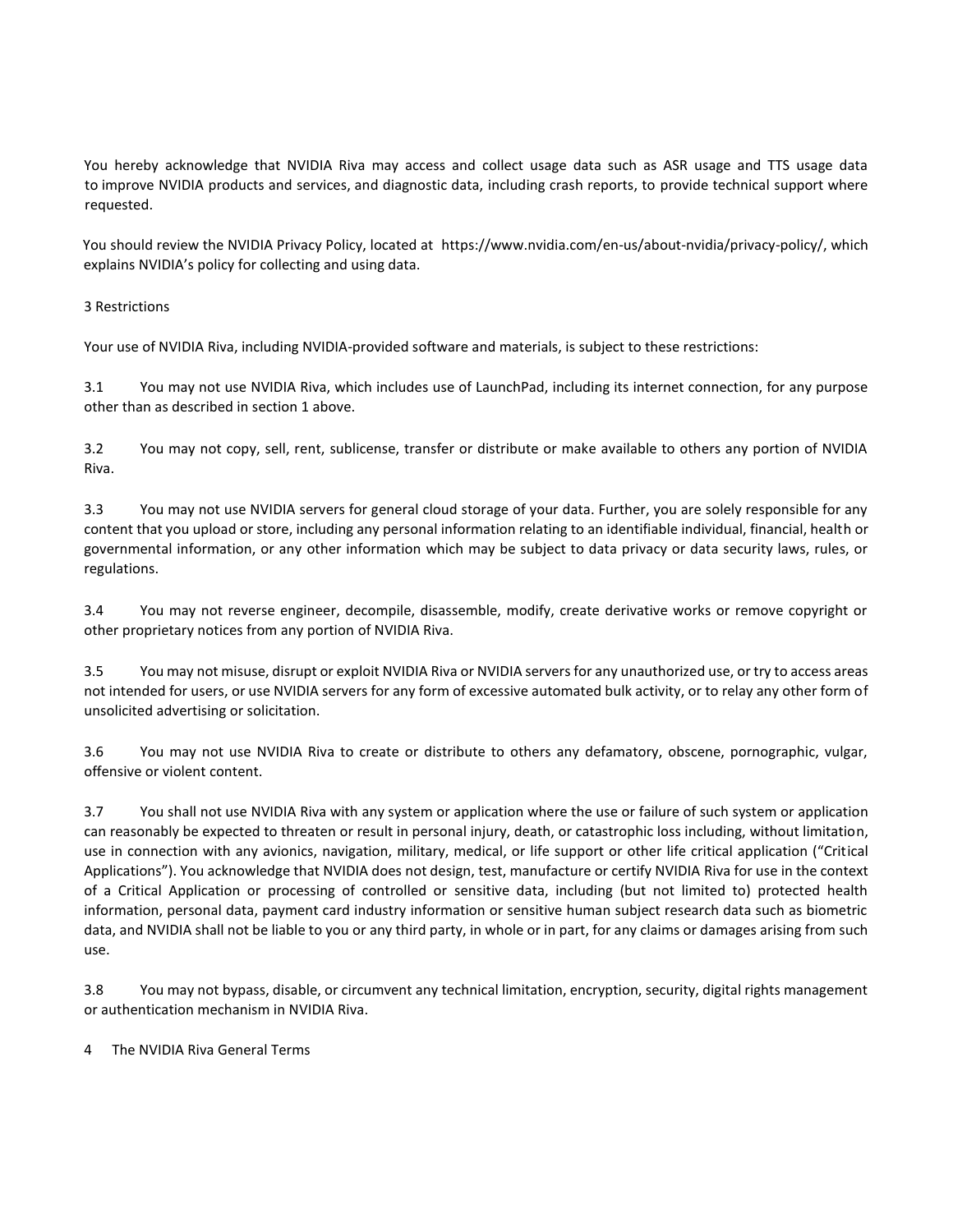4.1 Ownership. NVIDIA Riva, including related intellectual property rights, is and will remain the sole and exclusive property of NVIDIA or its licensors. Except as expressly granted, NVIDIA and its licensors reserve all rights.

4.2 Feedback. NVIDIA and its affiliates are free to use any comments, information, ideas, concepts, reviews, or techniques or any other material contained in any communication you may send to NVIDIA or its affiliates regarding NVIDIA Riva ("Feedback"), including responses to questionnaires or through postings to NVIDIA Riva, including the NVIDIA website and user interfaces, without further compensation, acknowledgement or payment to you for any purpose whatsoever, including, but not limited to, developing, manufacturing and marketing products or services and creating, modifying or improving NVIDIA Riva, and you hereby assign to NVIDIA any and all rights, including but not limited to intellectual property rights, in any Feedback you provide. In addition, you agree not to enforce any Moral Rights (as defined below) in and to the Feedback, to the extent permitted by applicable law. A "Moral Right" means any right to claim authorship of a work, to object to or prevent the modification or destruction of a work, to withdraw from circulation or control the publication or distribution of a work, any similar right, existing under judicial or statutory law of any country in the world, or under any treaty, regardless of whether or not such right is called or generally referred to as a "moral right." If you send any Feedback, whether or not solicited, you do so with the understanding that no additional consideration of any sort will be provided to you, and you hereby irrevocably waive any claim against NVIDIA and its affiliates regarding the use of such Feedback, even if information, an idea, concept, technique or material is used that is substantially similar to the Feedback you sent.

4.3 Updates. NVIDIA may at any time change, discontinue, or deprecate any part, or all, of NVIDIA Riva, or change or remove features or functionality of NVIDIA Riva, and your continued use of the NVIDIA Riva is deemed acceptance of such changes. Additionally, NVIDIA Riva may be temporarily unavailable, inaccessible or slow when NVIDIA is performing maintenance or upgrades or at other times for reasons not within NVIDIA's reasonable control.

4.4 Components Governed by Other Licenses. NVIDIA Riva may come bundled with, or otherwise include or be distributed with, components with separate legal notices or terms as may be described in proprietary notices accompanying NVIDIA Riva software or as described in documentation. If and to the extent there is a conflict between these terms and the license terms associated with a component, the license terms associated with the components control only to the extent necessary to resolve the conflict.

4.5 Indemnity. By using NVIDIA Riva you agree to defend, indemnify and hold harmless NVIDIA and its affiliates and their respective officers, directors, employees and agents from and against any claims, disputes, demands, liabilities, damages, losses, costs and expenses arising out of or in any way connected with your use of NVIDIA Riva in breach of these terms.

5 Termination

5.1 If you want to terminate these terms, you may do so by stopping your use of NVIDIA Riva.

5.2 Your right to use NVIDIA Riva terminates automatically without notice from NVIDIA (a) if you fail to comply with these terms, (b) if you engage in illegal or improper use of NVIDIA Riva, or (c) if you commence or participate in any legal proceeding against NVIDIA with respect to NVIDIA Riva. Additionally, NVIDIA may at any time terminate the availability or your use of NVIDIA Riva.

5.3 After termination NVIDIA has no obligation to retain and may delete or otherwise cease to provide access to the Trial Offerings and any other content associated with the trial at any time. All provisions of these terms which by their nature should survive termination will survive termination, including, without limitation, ownership provisions, warranty disclaimers, indemnity, and limitations of liability.

#### 6 No Warranties

NVIDIA RIVA IS PROVIDED BY NVIDIA "AS IS," "AS AVAILABLE"AND "WITH ALL FAULTS." TO THE MAXIMUM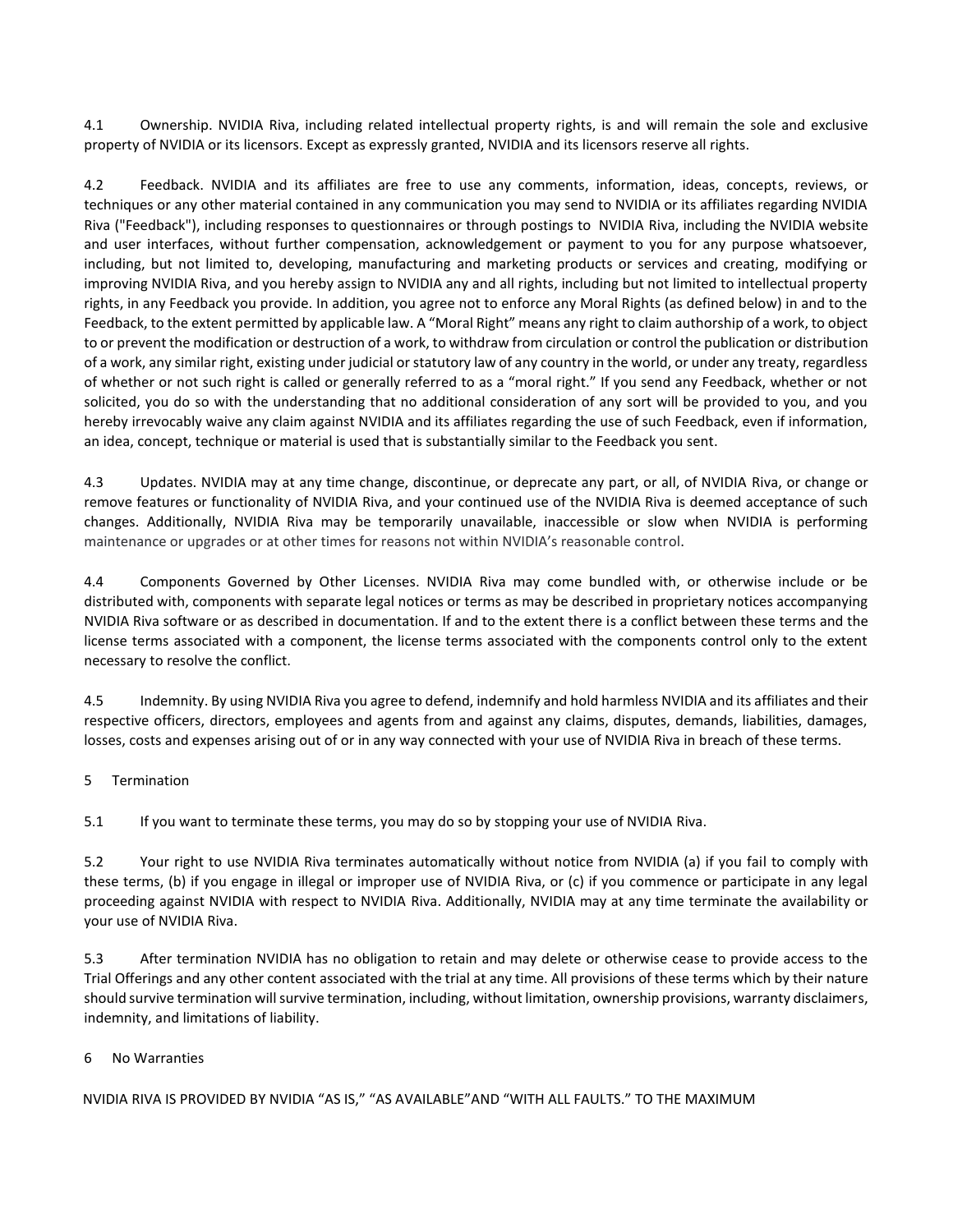EXTENT PERMITTED BY LAW, NVIDIA AND ITS AFFILIATES EXPRESSLY DISCLAIM ALL WARRANTIES OF ANY KIND OR NATURE, WHETHER EXPRESS, IMPLIED OR STATUTORY, INCLUDING, BUT NOT LIMITED TO, ANY WARRANTIES OF MERCHANTABILITY, FITNESS FOR A PARTICULAR PURPOSE, TITLE, NON-INFRINGEMENT, OR THE ABSENCE OF ANY DEFECTS THEREIN, WHETHER LATENT OR PATENT. NO WARRANTY IS MADE ON THE BASIS OF TRADE USAGE, COURSE OF DEALING OR COURSE OF TRADE.

## 7 Limitation of Liability

TO THE MAXIMUM EXTENT PERMITTED BY LAW, NVIDIA AND ITS AFFILIATES SHALL NOT BE LIABLE FOR ANY SPECIAL, INCIDENTAL, PUNITIVE OR CONSEQUENTIAL DAMAGES, OR ANY LOST PROFITS, LOSS OF USE, LOSS OF DATA OR LOSS OF GOODWILL, OR THE COSTS OF PROCURING SUBSTITUTE PRODUCTS, ARISING OUT OF OR IN CONNECTION WITH THESE TERMS OR THE USE OR PERFORMANCE OF NVIDIA RIVA, WHETHER SUCH LIABILITY ARISES FROM ANY CLAIM BASED UPON BREACH OF CONTRACT, BREACH OF WARRANTY, TORT (INCLUDING NEGLIGENCE), PRODUCT LIABILITY OR ANY OTHER CAUSE OF ACTION OR THEORY OF LIABILITY. IN NO EVENT WILL NVIDIA'S AND ITS AFFILIATES TOTAL CUMULATIVE LIABILITY UNDER OR ARISING OUT OF THESE TERMS EXCEED US\$10.00. THE NATURE OF THE LIABILITY OR THE NUMBER OF CLAIMS OR SUITS SHALL NOT ENLARGE OR EXTEND THIS LIMIT.

These exclusions and limitations of liability shall apply regardless if NVIDIA or its affiliates have been advised of the possibility of such damages, and regardless of whether a remedy fails its essential purpose. These exclusions and limitations of liability form an essential basis of the bargain between the parties, and, absent any of these exclusions or limitations of liability, the provisions of these terms, including, without limitation, the economic terms, would be substantially different.

## 8 Governing Law; Dispute Resolution

8.1 Governing Law. These terms and all disputes that may arise from it or out of use of NVIDIA Riva in interstate commerce shall be governed by the Federal Arbitration Act, in addition to the internal substantive laws of the State of Delaware and the United States, without regard to or application of its conflict of laws rules or principles. The United Nations Convention on Contracts for the International Sale of Goods is expressly disclaimed. You agree to these terms in the English language unless NVIDIA provided you these terms in another language.

8.2 Arbitration. For any claim against or dispute with NVIDIA relating to these terms or your use of NVIDIA Riva, please give NVIDIA a chance to resolve it and contact NVIDIA by U.S. Mail at NVIDIA Corporation, ATTN: Legal, 2788 San Tomas Expressway, Santa Clara, California, 95051. For any disputes that are not resolved informally, you and NVIDIA each agree to resolve any such dispute (excluding any NVIDIA claims for injunctive or other equitable relief) by binding arbitration before an arbitrator from Judicial Mediation and Arbitration Services ("JAMS") located in Santa Clara County, California under the Optional Expedited Arbitration Procedures then in effect for JAMS, except as provided herein. The arbitration will be conducted in Santa Clara County, California (or the nearest JAMS Office to Santa Clara County), unless you request an in person hearing in your hometown or you and NVIDIA agree otherwise. Nothing in these terms shall prevent a party from seeking injunctive or other equitable relief from the courts in any jurisdiction to prevent the actual or threatened violation of that party's data security, intellectual property rights, or other proprietary rights. If for any reason this agreement to arbitrate is found not to apply to a dispute and as a result a dispute proceeds in court rather than in arbitration, the dispute shall be exclusively brought in state or federal court located in Santa Clara County, California.

Class Action & Jury Trial Waiver. ALL CLAIMS MUST BE BROUGHT IN THE PARTIES' INDIVIDUAL CAPACITY, AND NOT AS A PLAINTIFF OR CLASS MEMBER IN ANY PURPORTED CLASS OR REPRESENTATIVE PROCEEDING. THIS WAIVER APPLIES TO CLASS ARBITRATION UNLESS SUCH ARBITRATION IS NECESSARY TO EFFECTUATE THE ENFORCEMENT OF THE COURT CLASS ACTION WAIVER OR IN THE EVENT THAT CLASS ARBITRATION IS EXPRESSLY AGREED TO BY NVIDIA. YOU AGREE THAT, BY ENTERING INTO THESE TERMS, YOU AND NVIDIA ARE EACH WAIVING THE RIGHT TO A TRIAL BY JURY OR TO PARTICIPATE IN A CLASS ACTION.